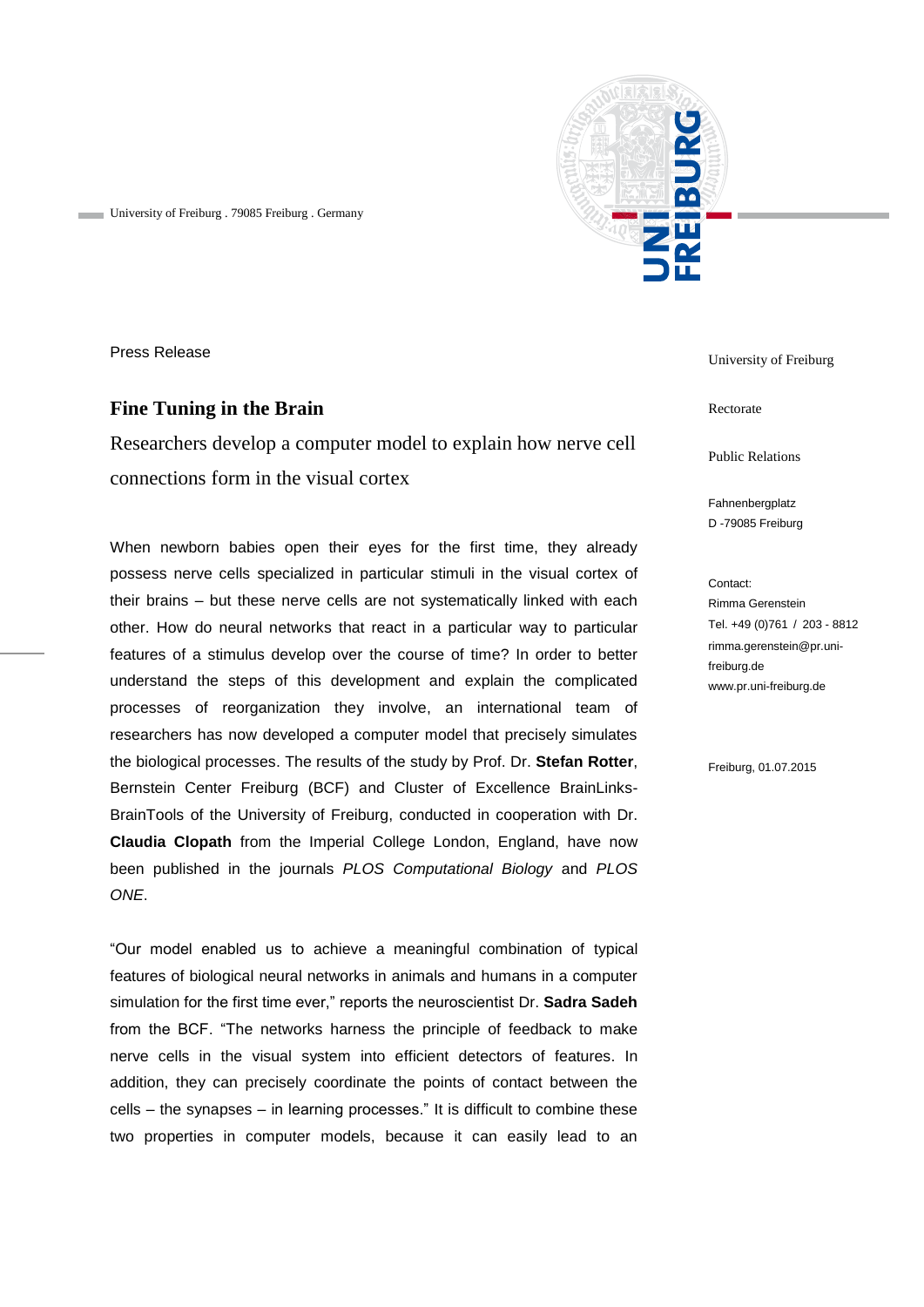explosion of activity in the network – similar to an epileptic fit. To keep the  $\sim$ activity in the network stable, the researchers integrated inhibitory synapses into the learning process, which control the excitation in the network.

Researchers can now use the computer model to simulate various developmental processes in the brain's visual cortex. Among other things, it will allow them to determine how connections between the nerve cells change the first time they receive stimuli from both eyes after birth. Such processes play a role in early-childhood visual disorders like congenital strabismus (squinting). "In the long term, the model could even enable us to develop better strategies for treating such illnesses," says Rotter.

But why do the neural networks change their structures in the course of visual experience if nerve cells are already specialized in particular stimuli at the moment the eyes first open? The team found an answer to this question in a parallel study. "In a simulation directly comparing inexperienced and fully developed nerve cell networks, we were able to demonstrate that fully developed networks further strengthen components of a stimulus that carry more information by preferring connections of neurons with the same function," explains Rotter. Therefore, while newborns do indeed have the capacity to process all stimuli when they first open their eyes, their perception is greatly improved through the fine tuning of the nerve cell connections.

The Bernstein Center Freiburg is part of the National Bernstein Network Computational Neuroscience in Germany. With this funding initiative, the German Federal Ministry of Education and Research (BMBF) has supported the new discipline of Computational Neuroscience since 2004 with over 180 million Euros. The network is named after the German physiologist Julius Bernstein (1835-1917).

The University of Freiburg achieves top positions in all university rankings. Its research, teaching, and continuing education have received prestigious awards in nationwide competitions. Over 24,000 students from 100 nations are enrolled in 188 degree programs. Around 5,000 teachers and administrative employees put in their effort every day – and experience that family friendliness, equal opportunity, and environmental protection are more than just empty phrases here.